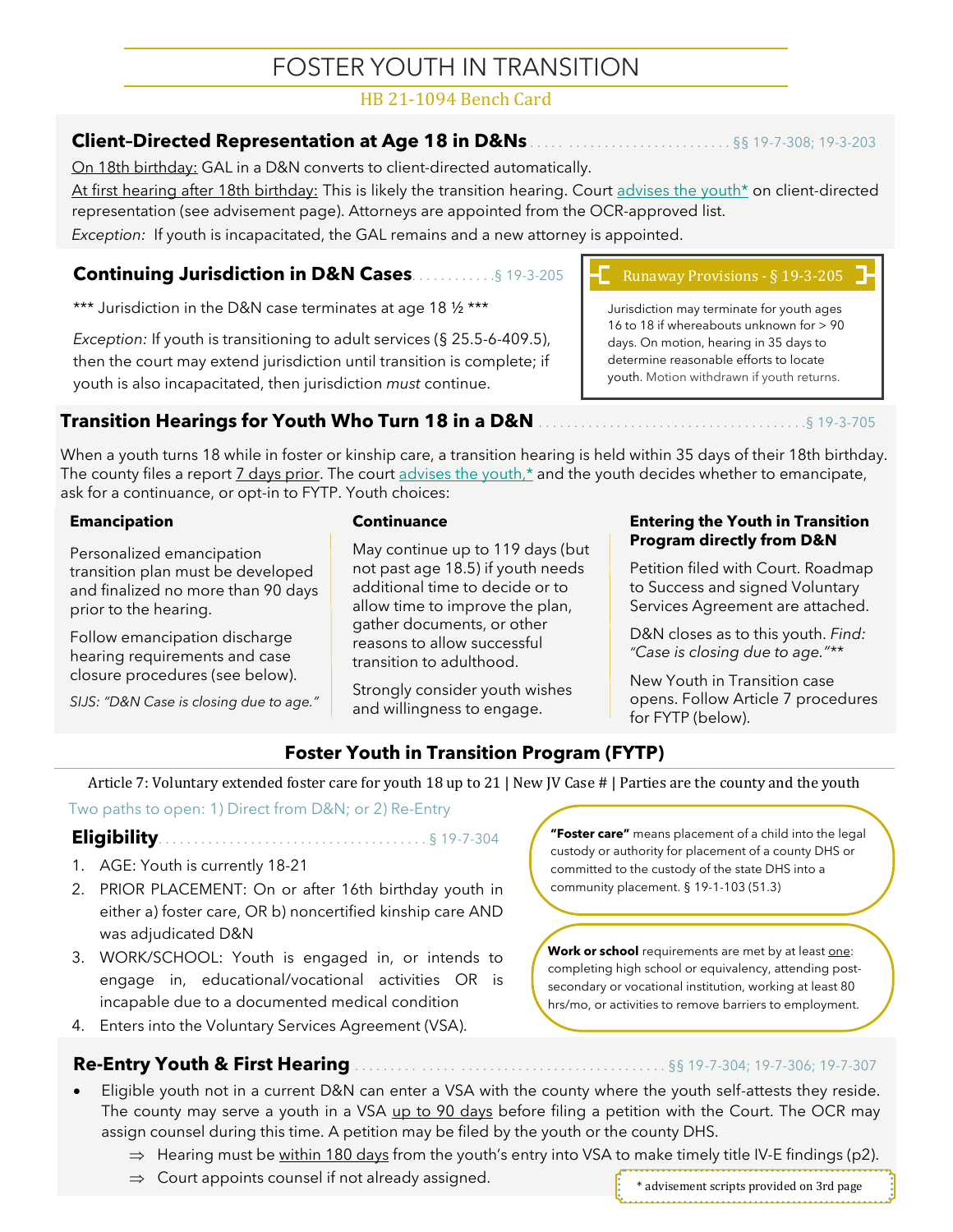### **Reviews & Permanency Hearings** . . . . . . . . . . . . . . . . . . . . . . . . . . . . . . . . . . . . . . . . . . . . §§ 19-7-307; 19-7-311; 19-7-312

- 
- Notice must be provided to youth and licensed foster parents. §307(5)
- Permanency planning hearings are required every 12 months and otherwise in accordance with 19-3-702. §311
- Periodic reviews are required every 6 months to ensure youth are provided necessary services/supports. May be held on the Court's administrative docket by agreement if does not coincide with PPH. §312
- County DHS must file a report 7 days prior to a review which includes:
	- $\Rightarrow$  Copy of Roadmap to Success (case plan w/goals & services)
	- $\Rightarrow$  A statement of the youth's progress on their goals and whether the youth is meeting their obligations under the VSA
	- $\Rightarrow$  Statement of any barriers to the youth meeting their goals and plans to address such barriers
	- $\Rightarrow$  Statement of DHS reasonable efforts to support youth goals
- The Court may enter orders:
	- $\Rightarrow$  For the county to provide additional services/supports toward youth's goals or eligibility
	- $\Rightarrow$  For the youth to follow to continue eligibility
- Findings at review hearings shall address whether:
	- $\Rightarrow$  Reasonable efforts have been made to implement the youth's case plan and Roadmap to Success
	- Foster care continues to be necessary, in **in the youth's best interest,\*** and in the least restrictive setting to meet the youth's needs. *\*Best interest is a Title IV-E requirement; to be addressed in future clean-up to CO statute.*

## **Emancipation Discharge Hearings & Case Closure**. . . . . . . . . . . . . . . . . . . . . . . . . . . . . . . . . §§ 19-7-310; 19-7-313

An emancipation discharge hearing is required prior to case closure. The Court may continue the hearing up to 119 days with youth's consent (FYTP; art 7) or strongly considering youth's wishes (D&N; Art 3).

- May occur upon the youth's request at any time as FYTP is voluntary.
- Must occur prior to the last day of the month the youth turns 21.
	- $\Rightarrow$  When applicable, find "case is closing due to age."\*\*
- A county department may file a motion to terminate the VSA and jurisdiction because the youth no longer meets eligibility requirements; then the discharge hearing is held within 35 days. If the request to terminate is due to youth noncompliance with the VSA, county must show reasonable efforts to engage youth.
- County DHS must file a report **7** days prior to the hearing, which includes the following:
	- $\Rightarrow$  a reasonable efforts description
	- $\Rightarrow$  an affirmation that the youth has been provided with necessary records, contacts, and a copy of the Emancipation Transition Plan (ETP).

#### Hearing requirements—the Court must:

- $\Rightarrow$  Review the emancipation transition plan.
- $\Rightarrow$  Determine if the county has made reasonable efforts toward the youth's permanency goals and preparing the youth for a successful transition to adulthood.
- $\Rightarrow$  Determine whether the youth has been provided with all necessary records/documents. §§ 19-7-310; 19-3-702(4)(d)
- $\Rightarrow$  Determine if the youth has been enrolled in Medicaid
- $\Rightarrow$  The court advises the youth.\* § 19-7-310.

#### \* advisement scripts provided on 3rd page

#### Youth Participation

Hearings must be held in a way that seeks youth's meaningful participation, including offering remote options to accommodate the youth's work, school, or treatment.

#### **Emancipation Transition Plan**

ETPs support youth upon emancipation. The ETP includes specific options for housing, health insurance, education, local opportunities for mentors and continuing support services, and workforce/employment services. Must provide youth the option to execute a health care power of attorney.

# \*\*SIJS—§ 19-7-305(1)(c)(VII)

Some youth may be referred to services for support in obtaining Special Immigrant Juvenile Status. One necessary finding the court may make is that a youth who is in the FYTP is in foster care and is **dependent on the juvenile court**.

When a youth ages out of the D&N at 18 or the FYTP at 21, court should find **"the case is closing due to the youth's age."**